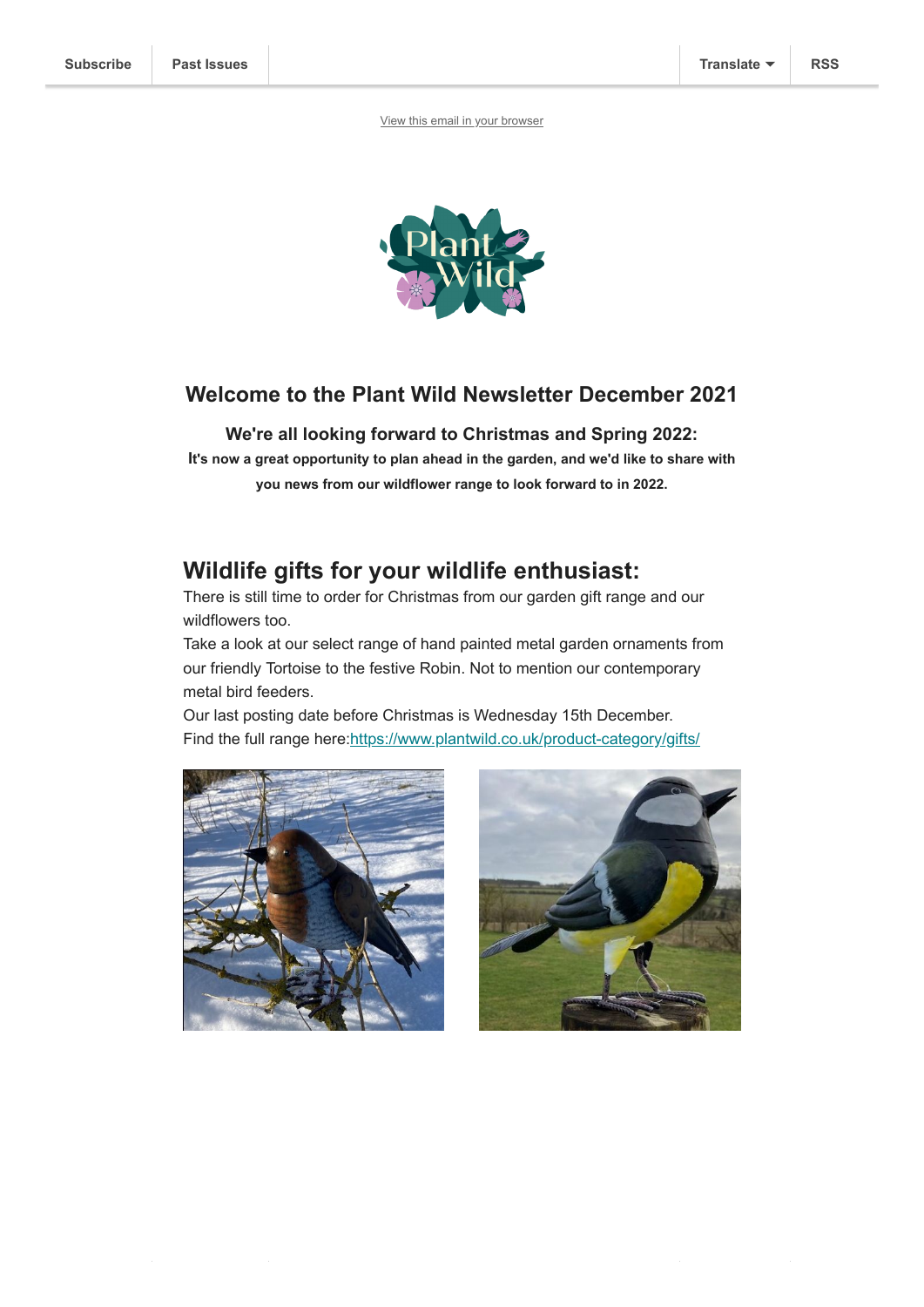

# **The Plant Wild gift card:**

Our [e-gift card](https://www.plantwild.co.uk/product-category/gift-cards/) is available all year round, ideal for Christmas of course, birthdays or just to say thank you to the gardener in your life. Easy to choose and easy to use.



*[Our e gift card - Ideal for those last minute garden gifts](https://www.plantwild.co.uk/product-category/gift-cards/)*

- Select your voucher value, or add your own value available from £5 upwards
- Add a message
- Enter an email address to have the voucher sent direct to you or to the recipient
- Choose the date that you wish the e gift card to be received

# **Native Spring bulbs:**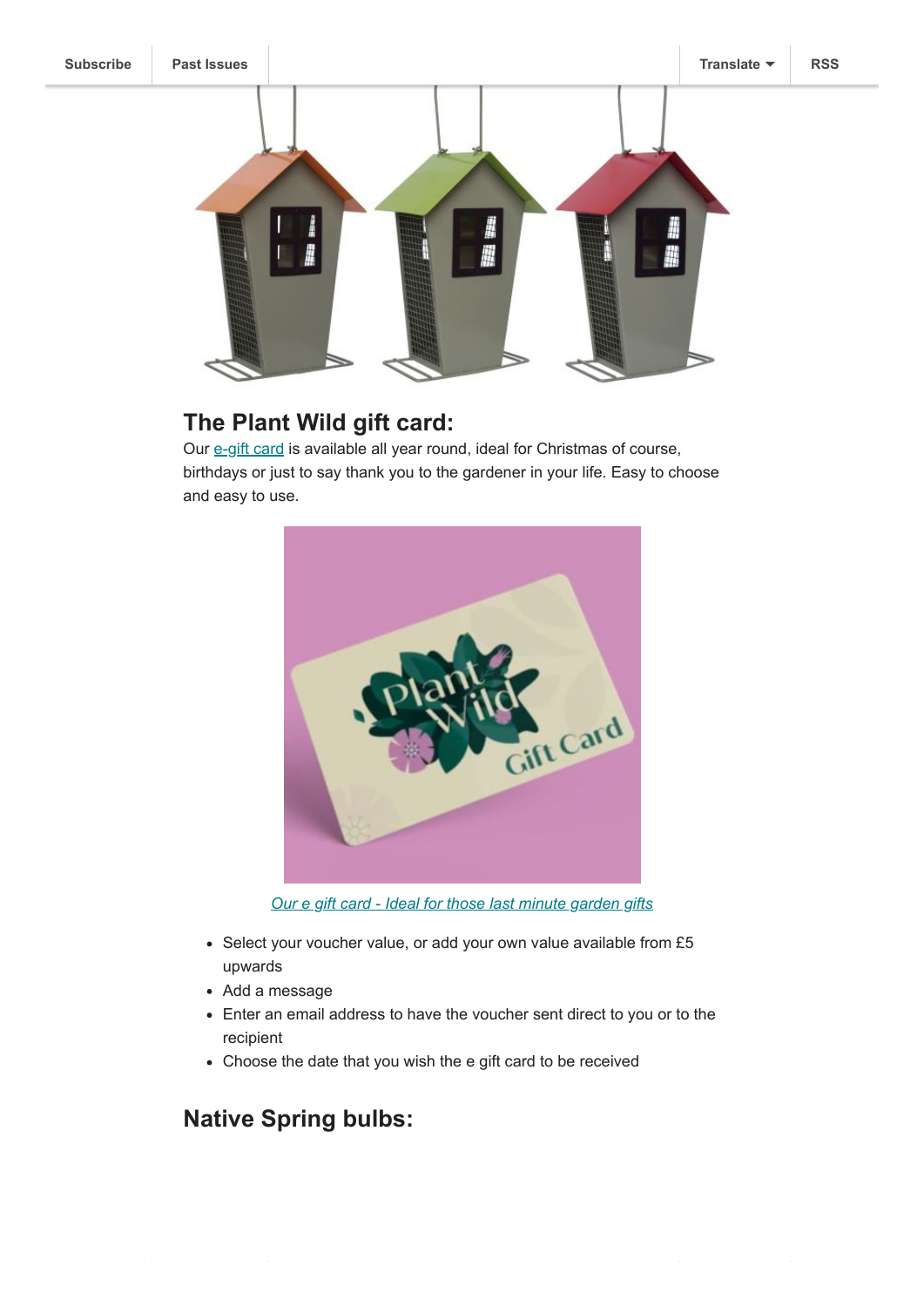

Our range of potted [Spring bulbs](https://www.plantwild.co.uk/product-category/woodland-and-shade-wildflowers/) will be back again for 2022, planted in peat free compost. Including English bluebells, Wild garlic, Summer snowflake, Wild daffodils, plus more, with some already available to order such as the Tenby [daffodils and Star of Bethlehem. Check out the website for the full range, and](https://www.plantwild.co.uk/product/tenby-daffodil/) to order in advance just get in [touch.](https://www.plantwild.co.uk/contact-us/)

Also back for Spring 2022 will be our popular bulb collections - 9 x 9cm pots of our all time favourites.

Our bulbs are grown in kerbside recyclable pots and the bulbs are sent out ready rooted, perfect to plant outside. More stock will be added to the website as it develops in the coming weeks, in time to plant for Spring.



## **New plant collections:**

*[The Bees and Butterflies pot collection](https://www.plantwild.co.uk/product/bees-and-butterflies-wildflower-collection/)*